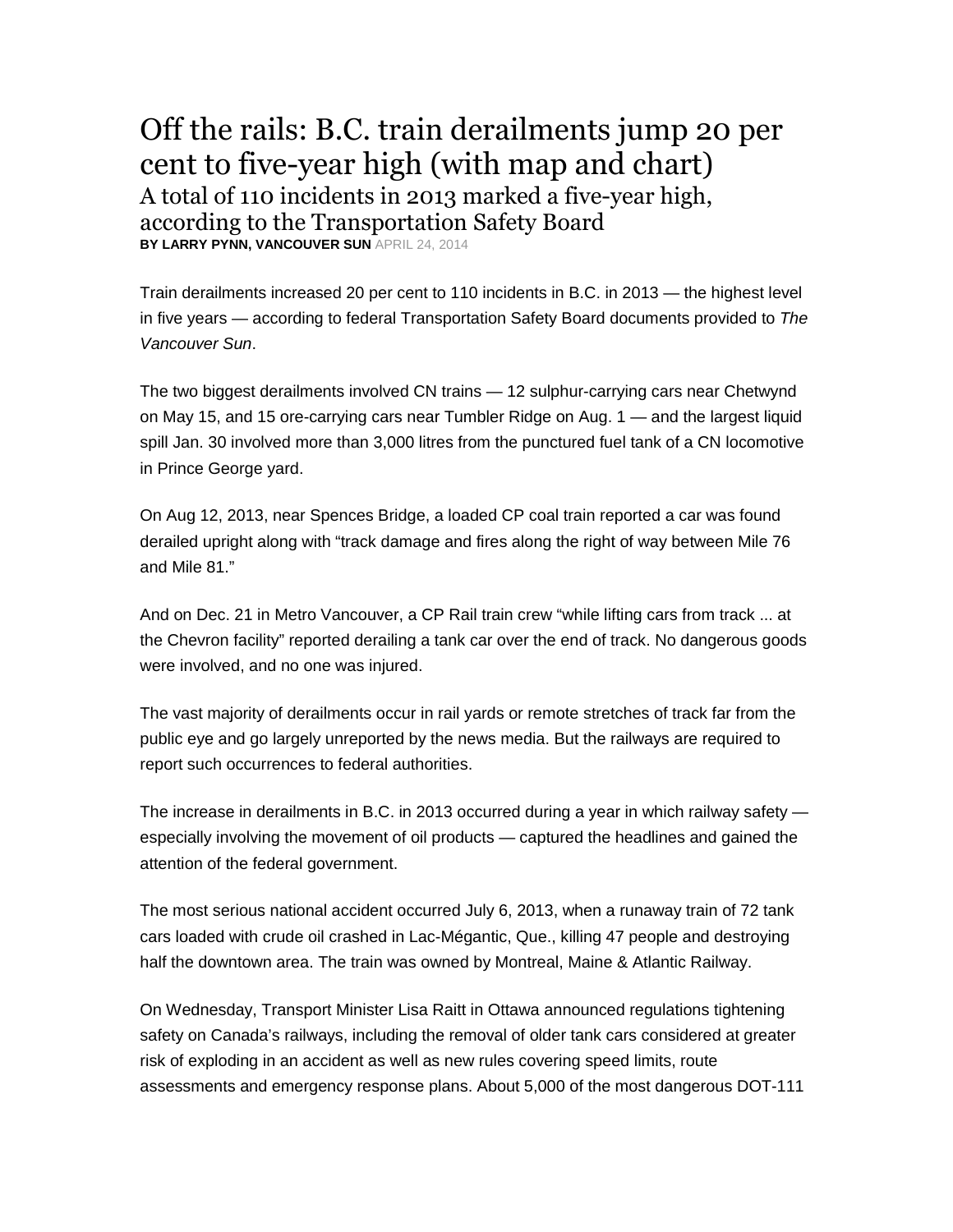tankers are to be removed from Canadian railways within 30 days. Another 65,000 must be removed or retrofitted within three years.

Belcarra Mayor Ralph Drew is a member of Metro Vancouver's transportation committee and an intervener at the forthcoming National Energy Board hearings into the Kinder Morgan plan to twin its pipeline, which would result in a seven-fold increase in tanker traffic through Burrard Inlet.

Drew said Thursday the increase in derailments is worrying, especially given a spike in shipments of oil by rail through B.C.'s mountainous geography. Transport Canada has estimated almost 1,200 carloads of crude oil and petroleum products were sent to B.C. in 2012, up from fewer than 50 in 2011, but has so far not released 2013 figures.

While not backing Kinder Morgan — "I have to be convinced they're doing it right" — Drew said he believes pipelines are a safer way to ship oil than rail. "A derailment of oil tank cars in the Fraser Canyon would be catastrophic. It would move down the whole length; mindboggling, actually. It makes a tanker spill at sea minor in comparison with the linear damage along the river, and it would ultimately end up in the Fraser River estuary, which is critical salmon rearing grounds."

Of the federal changes, Drew said: "It's good news but long overdue. It should have happened years ago."

Other B.C. derailments last year involved shipments as diverse as wood chips, lumber, sulphur, sulphur dioxide, sulphuric acid, sodium and grain.

The 110 derailments in 2013 compare with 91 in 2012, 99 in 2011, 100 in 2010 and 94 in 2009. CN was involved in 57 of those derailments, CP in 50 and British Columbia Railway in three.

CP spokesman Ed Greenberg said the derailment at the Chevron facility involved an empty tank car but he could not say whether it had been used to transport crude oil to the Burnaby refinery.

He noted that the total derailments in B.C. also involve fairly minor incidents on side tracks and at low speeds. "Each year, CP safely moves millions of carloads of freight across North America. Safety is the highest priority in our company."

CN spokeswoman Emily Hamer said the company would not comment until Friday.